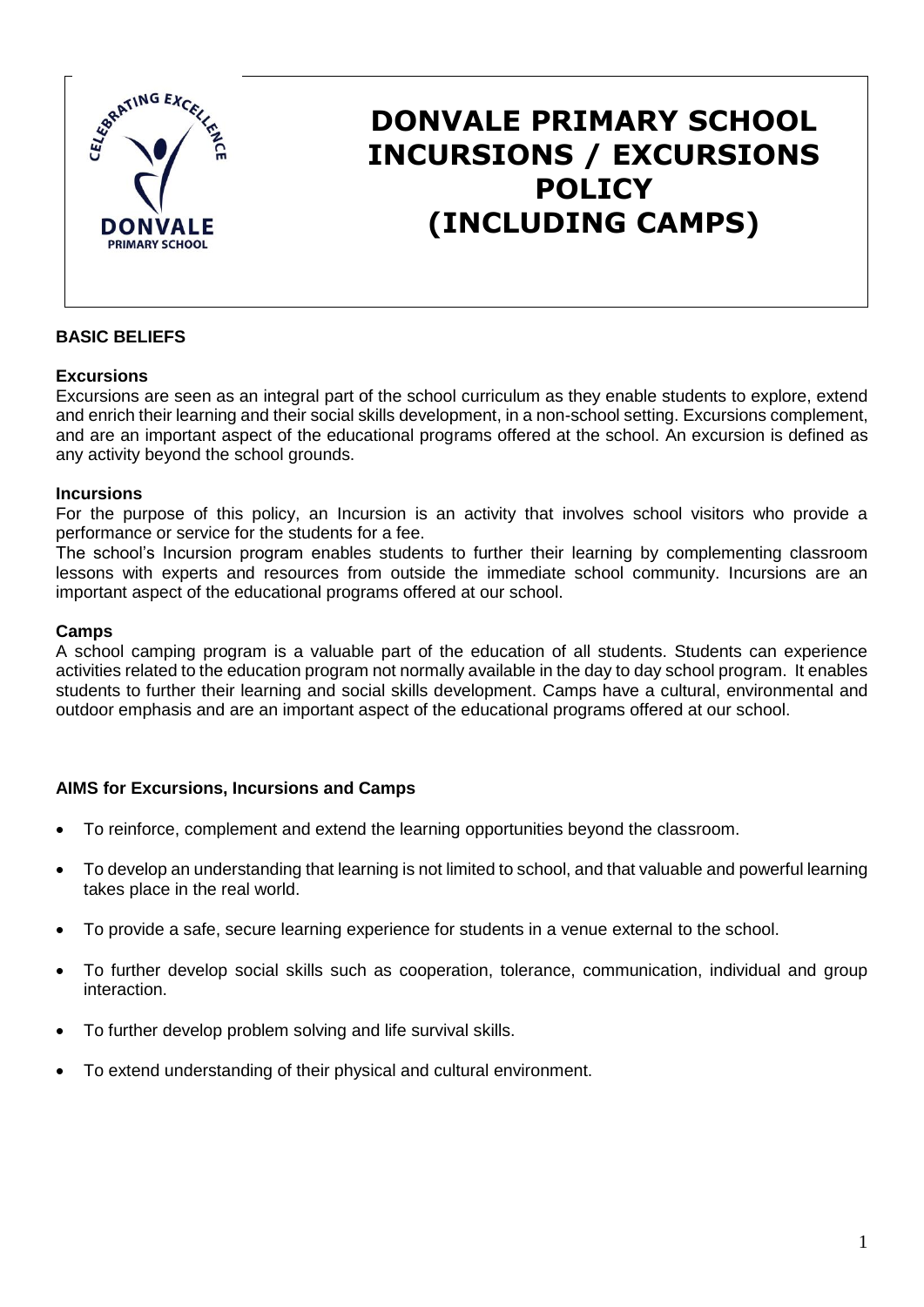### **GUIDELINES FOR ACTION - Camps, Excursions and Incursions**

Prior to conducting a camp, excursion the Department's requirements and guidelines relating to camps or excursions, will be rigorously observed.

Consideration in planning should include:

- [Safety, Emergency & Risk Management](http://www.education.vic.gov.au/school/principals/spag/safety/Pages/excursionsafety.aspx#mainContent) , including Bushfires
- Child Safe Policy all teachers, camp staff and volunteers to be made aware of and abide by
- [Student Preparation](http://www.education.vic.gov.au/school/principals/spag/safety/Pages/preparation.aspx#mainContent)
- [Student Medical Information](http://www.education.vic.gov.au/school/principals/spag/safety/Pages/medicalinfo.aspx#mainContent)
- **[Safety Guidelines for Education Outdoors](http://www.education.vic.gov.au/school/principals/safety/pages/outdoor.aspx#mainContent)**
- Prior to conducting a camp, incursion or excursion, the approval of the principal must be obtained.
- School Council is responsible for the approval of:
	- o Overnight excursions
	- o Camps
	- o Interstate visits
	- o International visits
	- o Excursions requiring sea or air travel, weekends or vacations
	- o Adventure activities

In approving a camp or excursion, consideration will include:

- the contribution of the activity to the school curriculum
- the adequacy of the planning, preparation and organisation in relation to the school policy and the guidelines and advice provided by DET
- information provided by community groups and organisations that specialise in the activity proposed
- appropriateness of the venue
- the provisions made for the safety and welfare of students and staff
- the experience and competence of staff relevant to the activities being undertaken
- the adequacy of the student supervision
- the high risk nature of some activities
- emergency procedures and safety measures
- staff-student ratios
- student experience
- When planning incursions and excursions, teachers must consider the amount planned over the term so that the overall costing to parents does not become prohibitive. Levels 3, 4, 5 & 6 cannot have an excursion or incursion requiring payment in the term they are having a School Camp.
- Specialist teachers must communicate with Level teachers any plans of excursions / incursions they have so that costings are measured and overlaps do not occur.
- Staff wishing to organize an excursion or Camp must complete an excursion / camp proposal form and lodge this for approval. Where an excursion or camp proposal has not been submitted, that excursion or camp will not run, unless special circumstances are pending. This decision will be made by the Principal or Assistant Principal. The Principal or his nominee(s) will consider the educational outcome of the excursion or camp as well as the impact on the school for the proposed date.
- If the Principal's approval is granted, detailed planning should commence using the excursion / camp proforma.
- For excursions, the completed proforma must be presented to the Principal at least 3 weeks prior to the excursion taking place. Once approval is obtained, discussion with the Business Manager must take place to confirm financial details.
- For camps, the completed proforma must be presented to the Principal at least 2 terms prior to the camp taking place. The Principal will then move to seek School Council approval.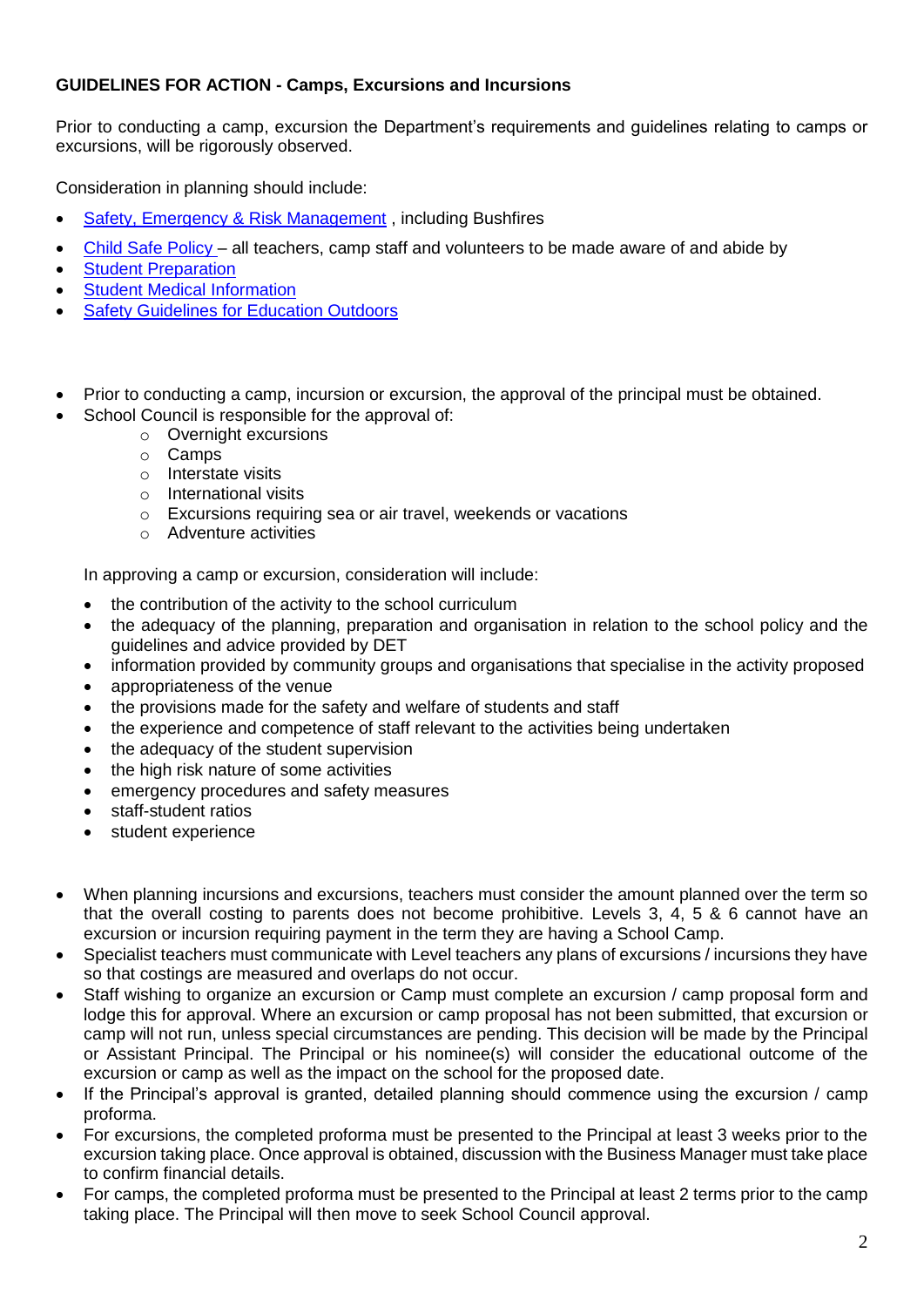All excursions and camps require a 'Notification of School Activity' to be completed three weeks prior to the excursion / camp departure date, and ensure relevant details are entered in the school diary. The excursion's designated 'teacher in charge' is required to do this. The 'Notification of School Activity' Proforma is available from the Business Manager or can be found on the following link.

[www.eduweb.vic.gov.au/forms/school/sal/enteractivity.asp](http://www.eduweb.vic.gov.au/forms/school/sal/enteractivity.asp)

- The Principal or his nominee(s) will ensure that all camp, excursions, transport arrangements, emergency procedures and staffing comply with DET guidelines.
- All buses booked for excursions and camps must be fitted with seat belts.
- A senior staff member will be in attendance at school whilst the children are returning from any out-ofschool-hours excursion. The Teacher in charge will communicate with this person with regards to the anticipated return time.

## **EXPECTATIONS**

- The principal or their nominee will ensure that full records are submitted to School Council regarding the camp/excursion well in advance of the starting date of the event and that no camp/excursion occurs unless all the formal record keeping has been completed and approved.
- Students not attending a camp, excursion or incursion will be placed in another class and have an appropriate learning program provided by the class teacher.
- Prior to the camp or excursion parent/carers are to be made aware that DET does not provide student accident cover and that they need to make their own arrangements for cover.
- The Department's requirements and guidelines relating to preparation and safety will be observed in the conduct of all excursions / incursions, and camps.
- The principal or their nominee will ensure that adequate pre-excursion / incursion planning and preparation, including the preparation of students, takes place.
- The Department of Education and Training (DET) will not be involved in any expense associated with the conduct of excursions or incursions. The school may choose to subsidise some camps, excursions or incursions or some student's expenses.
- The emergency management process of the school will extend to and incorporate all camps and excursions.
- All DET requirements and guidelines that apply to the conduct of excursions are also applicable to all overseas and interstate (domestic) camps/excursions.

### **Arrangements for payments**

- All efforts will be made not to exclude students simply for financial reasons. Parents experiencing financial difficulty, who wish for their children to attend an incursion, excursion or camp, are invited to discuss alternative arrangements with the Business Manager. Decisions relating to alternative payment arrangements will be made by the Business Manager in consultation with the appropriate staff, on an individual basis.
- The schedule of camps, excursions and incursion, including costs, will be distributed in the term bulk billing. Refunds for students who are absent on the day of the incursion or excursion will be made at the discretion of the Principal.
- Parents can bulk pay for the terms incursions, excursions and camps or pay for them individually as they occur.
- All families will be given sufficient time to make payments for incursions, excursions and camps. Parents will be provided with permission forms and information clearly stating payment finalization dates. Children whose payment have not been finalized at least 24 hours prior to the departure date will not be allowed to attend unless alternative payment arrangements have been organized with the Business Manager and Principal.
- Office staff will be responsible for managing and monitoring the payments made by parents and will provide organizing teachers with detailed records on a regular basis.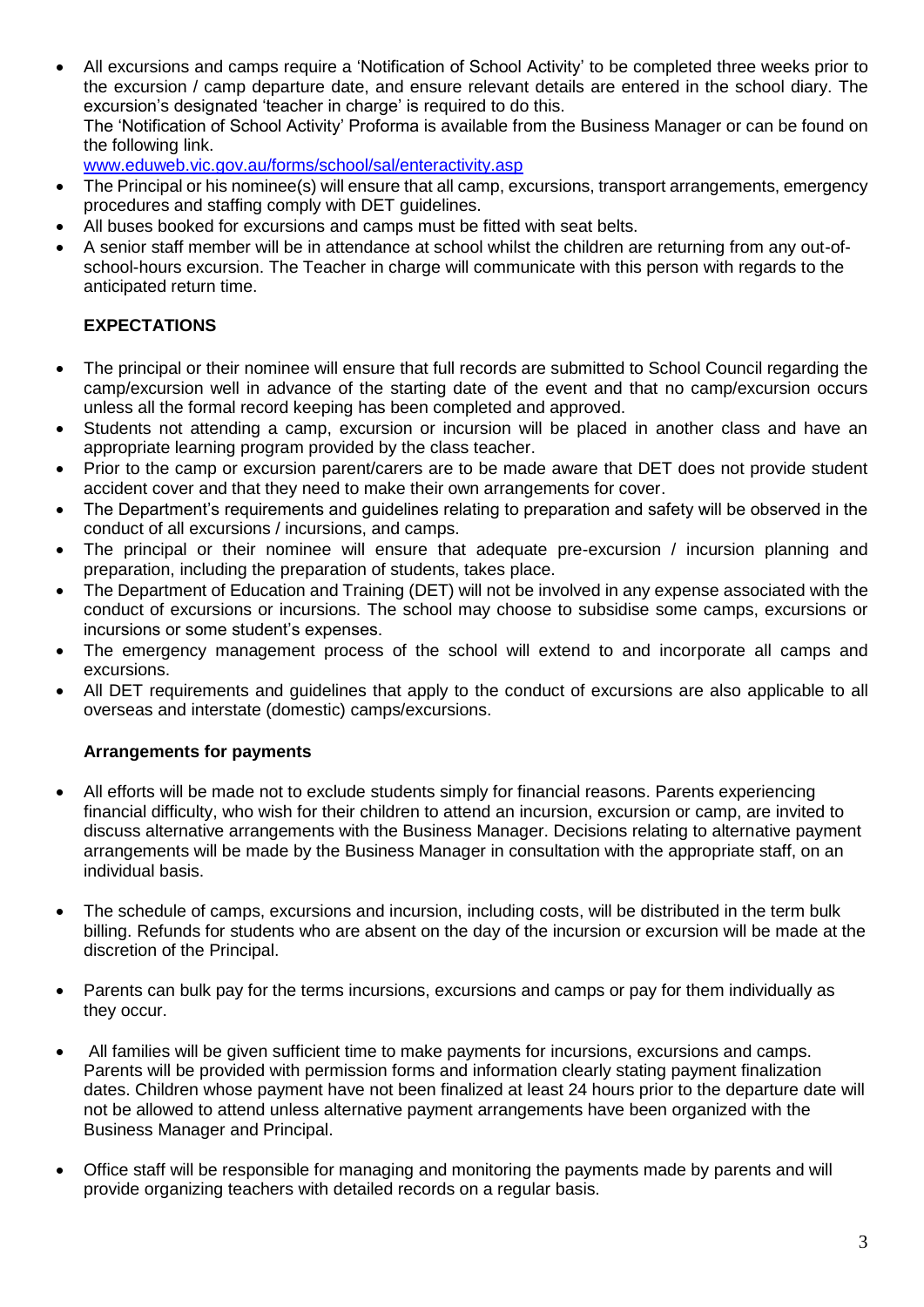#### **Teacher Responsibilities:**

- A designated "Teacher in Charge" will coordinate each excursion, incursion and camp.
- The Teacher in Charge must provide the General Office with a final student list.
- In the case where an excursion involves a particular class or year level group, the organizing teacher will ensure that there is an alternative program available for those students not attending the excursion.
- All students must have returned a signed permission note and payment to be able to attend the excursion. Copies of completed permission notes and medical information must be carried by excursion staff at all times.
- The school will provide a first aid kit for each excursion. The teacher in charge is responsible for collecting these prior to leaving.
- The teacher in charge will communicate the anticipated return time with the general office in the case where excursions are returning out of school hours. Parents will be informed prior to students leaving for the excursion, that they can phone the office to receive an updated anticipated return time.
- Parents may be invited to assist in the delivery of excursions.
- Only students that have displayed sensible, reliable behaviour at school will be permitted to participate in school excursions. Parents will be notified if their child is in danger of losing the privilege to participate in an excursion due to poor behaviour at school. The decision to exclude a student will be made by the Principal, Assistant Principal, in consultation with the organizing teacher. Both the parent and the student will be informed of this decision prior to the excursion.
- Disciplinary measures apply to students on camps and excursions consistent with the School's Student Management policy. In extreme cases the camp or excursion staff, following consultation with, and the approval of, the principal or their nominee, may determine that a student should return home during a camp or excursion.

In such circumstances, the parent/carer will be advised:

- of the circumstance associated with the decision to send the student home
- of the time when the parents/carers may collect their child from the camp or excursion
- of the anticipated time that the student will arrive home
- of any costs associated with the student's return which will be the responsibility of the parents/carers

The school's emergency procedures do include the effects of an emergency on student supervision in the event of excursion staff being required to assist injured students or to go for help.

All excursion staff and, where appropriate, the students will be familiar with the specific procedures for dealing with emergencies on each excursion.

On days of extreme fire danger or total fire ban, the principal or their nominee may need to cancel an excursion at short notice. Where an excursion is not cancelled, special fire safety precautions will be implemented. **In any event Risk Assessment documentation must be completed prior to approval. See Appendix E.**

Excursion groups will be equipped with mobile telephones and first aid kits to be used in emergency situations.

The Key Links which are connected with this policy are sourced through: DET [Excursion Policy](http://www.education.vic.gov.au/school/principals/spag/safety/Pages/excursions.aspx#mainContent)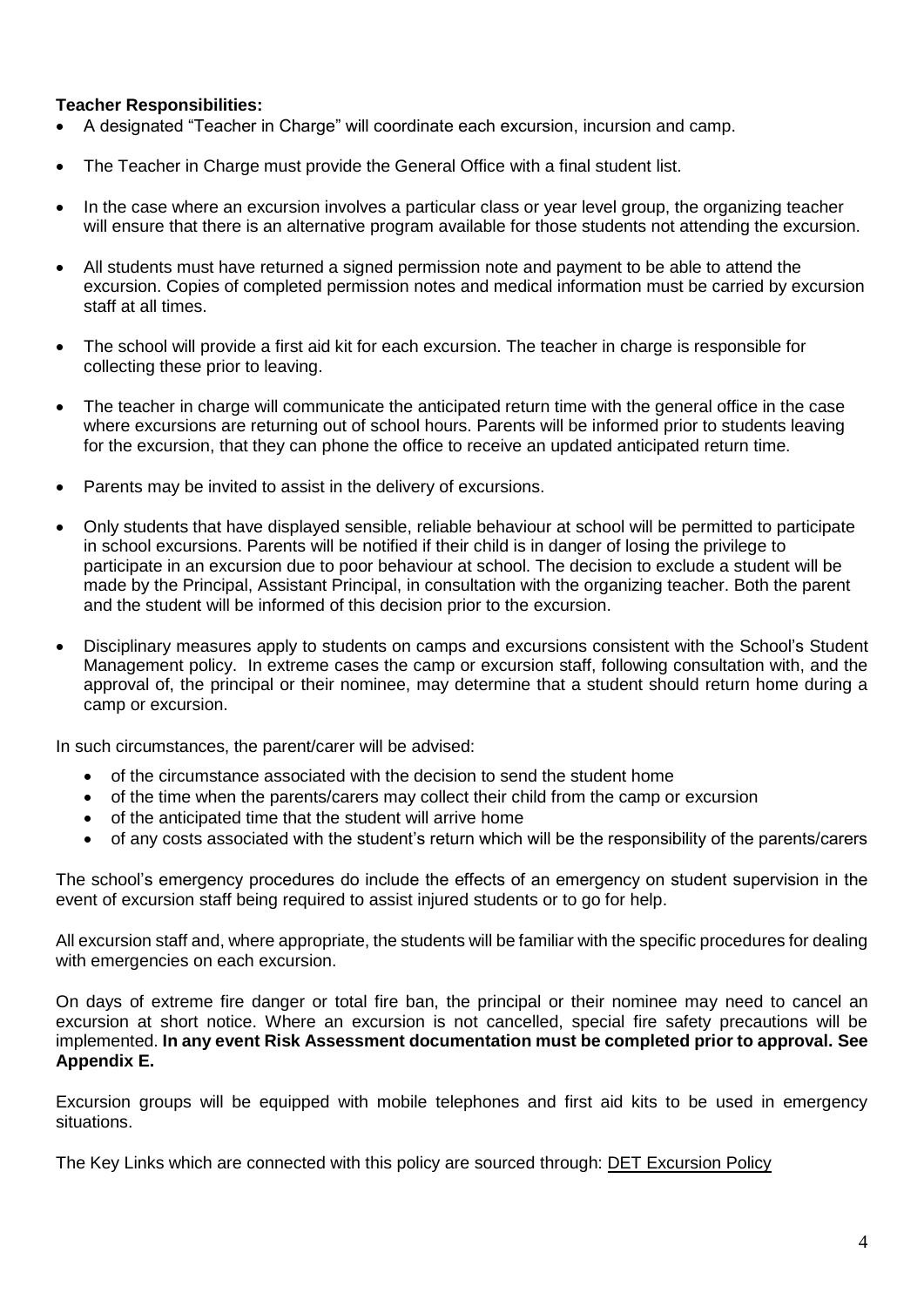## **CAMPS**

#### **Donvale Primary School has a whole school camping policy which is sequentially developed as follows:**

- Foundation: Breakfast at school where students arrive in pyjamas and prepare themselves for the school day.
- Year 1: Dinner and camping activities at school.
- Year 2: An overnight sleepover at school each year including dinner and camping activities with the Year 1 students.
- Years 3 & 4: A 3 day / 2 night camp each year alternating between a beach and bush setting.
- Years 5 & 6: A 5 day / 4 night camp each year alternating between a beach and bush setting.
- $\circ$  An information night may be run prior to the camp, giving parents an opportunity to find out more about the itinerary, accommodation and procedures at the camp.
- o The school will only use residential campsites accredited by the 'Australian Camps Association' or 'National Accommodation, Recreation and Tourism Accreditation Program (NARTA)' for overnight camps.
- $\circ$  Donvale PS endeavours to include all students in the camping program. The decision to exclude a student for any reason will be made by the Principal, in consultation with the classroom teacher.
- o Only children who have displayed sensible, reliable behaviour at school will be invited to participate in camps, excursions or incursions. Students and their parents/carers need to be made aware that acceptable standards of behaviour will be expected during a camp, excursion or incursion. Parents will be required to collect their child from camp if their child exhibits behaviour that is considered unacceptable, or becomes seriously ill or injured. The Teacher in charge, in consultation with the Principal, will make this decision. Cost incurred will be the responsibility of the parent.
- $\circ$  Parents must complete the detailed medical form prior to the camp. Any medication to be administered on camp must be handed to the nominated staff member with detailed written instructions immediately prior to departure.

Appendices which are connected with this policy are:

- Appendix A: Pupil/Teacher Ratios
- Appendix B: Excursions Approval Pro-forma
- Appendix C: Notification of School Activity (camps and excursions)
- Appendix D: Camps Risk Assessment Management Assessment Form
- Appendix E: General Excursion Risk Assessment
- Appendix F: Incursion Risk Assessment form

#### **EVALUATION**

This policy will be reviewed every three years or more often if necessary due to changes in regulations or circumstance.

| <b>Date Implemented</b>       | 18 <sup>th</sup> Nov 2018   |
|-------------------------------|-----------------------------|
| <b>Approved By</b>            | <b>School Council</b>       |
| <b>Date Reviewed</b>          | 18th Nov 2018               |
| <b>Responsible for Review</b> | Principal                   |
| <b>Review Date</b>            | 2020                        |
| <b>References</b>             | <b>DET Excursion Policy</b> |
|                               |                             |
|                               |                             |
|                               |                             |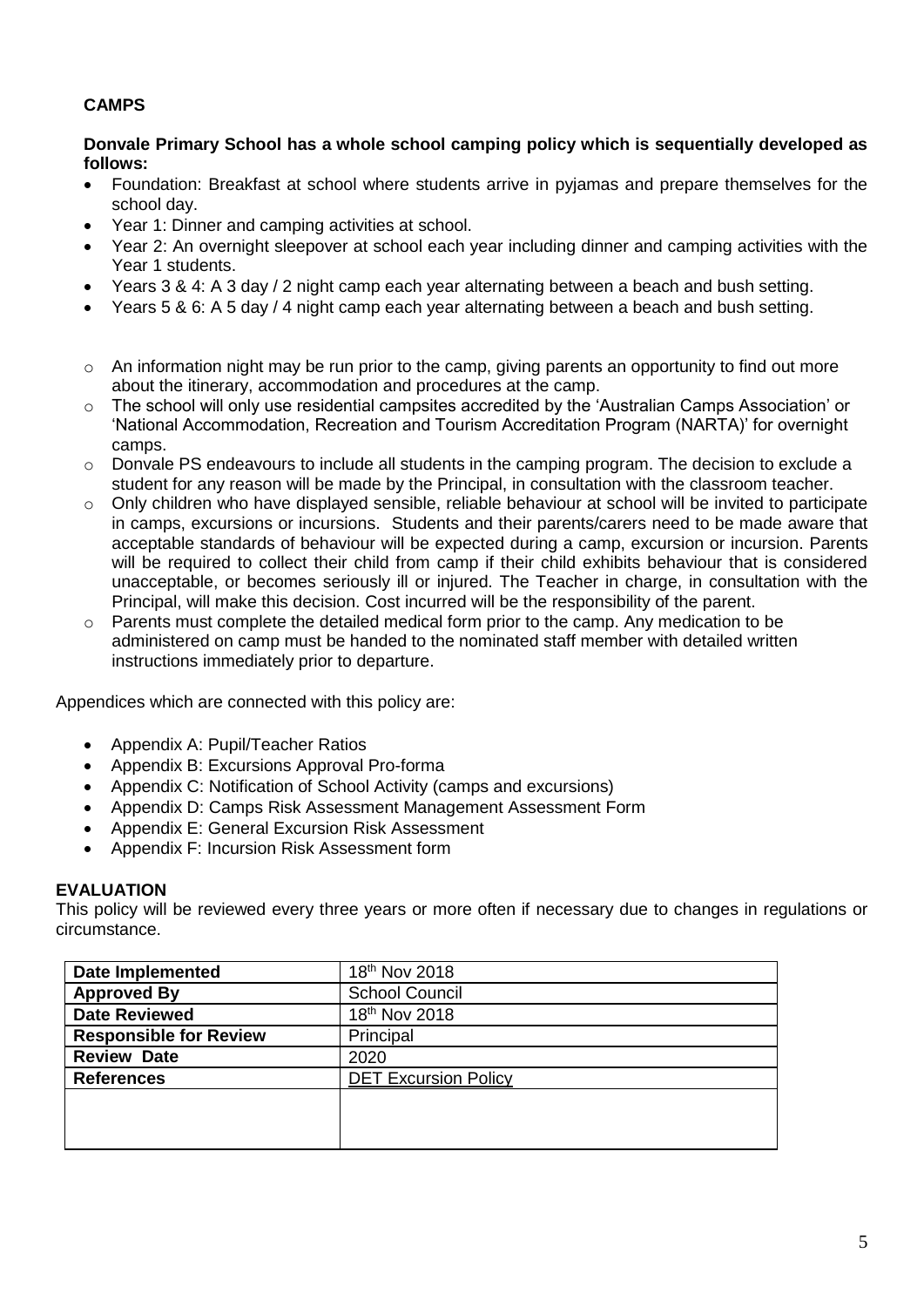## **APPENDIX A: Pupil / Teacher Ratios**

|                 | <b>Abseiling and Rock Climbing</b>                           | <b>Ropes Course</b>                                                                 |
|-----------------|--------------------------------------------------------------|-------------------------------------------------------------------------------------|
| 1:1             | <b>Rock Face</b>                                             | 1:12<br>3 students to any one element,<br>1                                         |
| 1:10            | Others                                                       | participating, 2 spotting                                                           |
| $\overline{2}$  | <b>Experienced Staff</b>                                     | NOTE: No student on any<br>element unless<br>supervised                             |
|                 | <b>Base Camping</b>                                          | <b>Scuba Diving</b>                                                                 |
| 1:10            | Residential; canvas                                          | 1:8<br>Pool training                                                                |
| 1:15            | Study: residential                                           | Diving, 2 buddy systems<br>1:4                                                      |
|                 |                                                              | <b>NOTE:</b> 2 qualified staff                                                      |
|                 | <b>Board Sailing</b>                                         | <b>Shooting</b>                                                                     |
| 1:3             | <b>Beginners</b>                                             | 1:1<br>New or inexperienced                                                         |
| 1:5             | Novice; intermediate; advanced                               | On the track or mound<br>1:5                                                        |
| $\overline{2}$  | <b>Experienced sailors</b>                                   | 1:15<br>Observers or waiting                                                        |
|                 | <b>Boats, Small Sailing - (Dinghies, Catamarans)</b>         | <b>Snorkeling</b>                                                                   |
| 1:8             | <b>Enclosed Waters</b>                                       | 1:8<br>Closed water: pool                                                           |
| 1:6             | <b>Open Waters</b>                                           | Open water<br>1:4                                                                   |
| 1:4             | Open Waters, Adverse                                         | <b>NOTE:</b> 2 qualified staff                                                      |
|                 | <b>Bushwalking</b>                                           | <b>Snow Activities</b>                                                              |
| 1:5             | Overnight                                                    | Alpine, Nordic - overnight<br>1:8                                                   |
| 1:10            | Day                                                          | 1:10<br>Alpine, Nordic - day                                                        |
|                 |                                                              | 1:10<br>Non-skiing                                                                  |
| <b>Canoeing</b> |                                                              | <b>Surf Activities</b>                                                              |
| 1:6             |                                                              | <b>Beach</b><br>1:10                                                                |
| 2               | <b>Staff members</b>                                         | 1:8<br>Surf                                                                         |
|                 |                                                              | NOTE: 1 teacher/instructor in water and NOTE 1<br>teacher/ instructor on beach      |
| Cycling         |                                                              | <b>Swimming</b>                                                                     |
| 1:10            |                                                              | Enclosed pools<br>1:20                                                              |
|                 |                                                              | 1:10<br>Open water                                                                  |
|                 | <b>Horse Riding</b>                                          | <b>Water Skiing</b>                                                                 |
| 1:1             | <b>Basics</b>                                                | Shore<br>1:20                                                                       |
| 1:5             | <b>Beginners</b>                                             | 1<br>Student on two at any one time; if highly                                      |
| 1:8             | Semi-experienced                                             | experienced two may be taken together                                               |
|                 | <b>Riding School:</b>                                        | $\overline{2}$<br>People in boat – driver and observer; one<br>must be staff member |
| 1               | Experienced teacher with instructor                          |                                                                                     |
| 2               | Experienced teachers if no instructor or<br>group exceeds 10 |                                                                                     |
|                 | <b>Orienteering</b>                                          |                                                                                     |
| 1:10            | <b>Bush</b>                                                  |                                                                                     |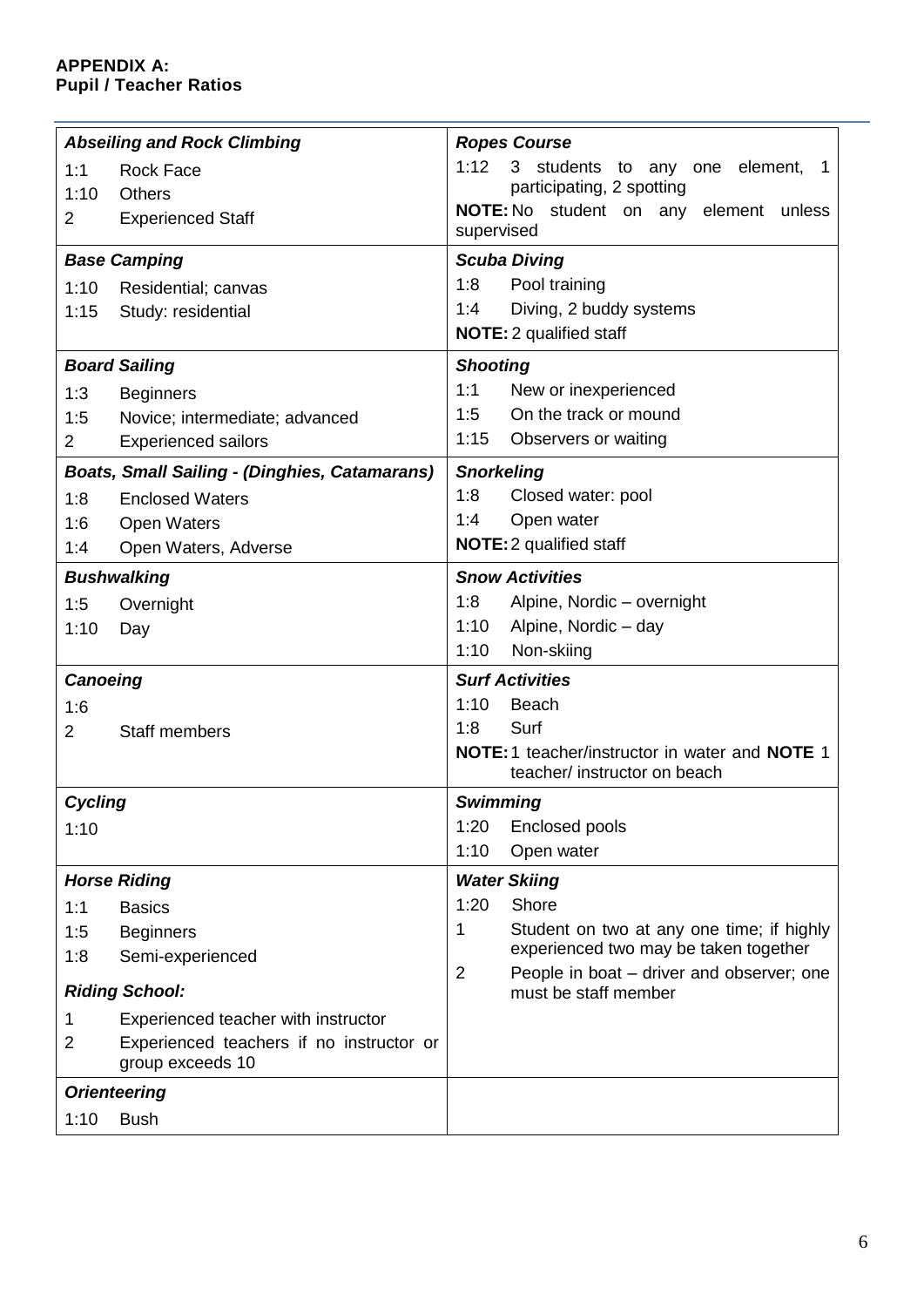

# **Donvale Primary School**

## **This form must be completed by the teacher in charge of the excursion and given to the office staff at least three weeks prior to any excursion**

| <b>Excursion Notification Form</b>                                  |                                  |  |  |
|---------------------------------------------------------------------|----------------------------------|--|--|
| <b>Date of Excursion:</b>                                           |                                  |  |  |
| <b>Name of Excursion:</b>                                           |                                  |  |  |
| Classes/Students Attending (attach home group lists if applicable): |                                  |  |  |
| <b>Venue Name:</b>                                                  |                                  |  |  |
| <b>Venue Telephone:</b>                                             |                                  |  |  |
| <b>Venue Address (including Melways reference):</b>                 |                                  |  |  |
|                                                                     |                                  |  |  |
|                                                                     |                                  |  |  |
| <b>Time Departing from School:</b>                                  | <b>Time Returning to School:</b> |  |  |
| Any special pick up/drop off requirements?                          |                                  |  |  |
|                                                                     |                                  |  |  |
|                                                                     |                                  |  |  |
| <b>Public train and bus</b><br>Transportation:                      |                                  |  |  |
| <b>Name of Bus Company:</b><br><b>Number of buses booked:</b>       |                                  |  |  |
| <b>Total Number of Teachers Attending:</b>                          |                                  |  |  |
| <b>Teacher Responsible:</b>                                         |                                  |  |  |
| <b>Contact Number for Teacher Responsible:</b>                      |                                  |  |  |
| <b>Names of Additional Teachers Attending:</b>                      |                                  |  |  |
|                                                                     |                                  |  |  |
|                                                                     |                                  |  |  |
| <b>Total Number of Students Attending:</b>                          |                                  |  |  |
| Is there a charge to students?                                      |                                  |  |  |
| Special requirements? (ie Myki cards, money, special clothing)      |                                  |  |  |
|                                                                     |                                  |  |  |
|                                                                     |                                  |  |  |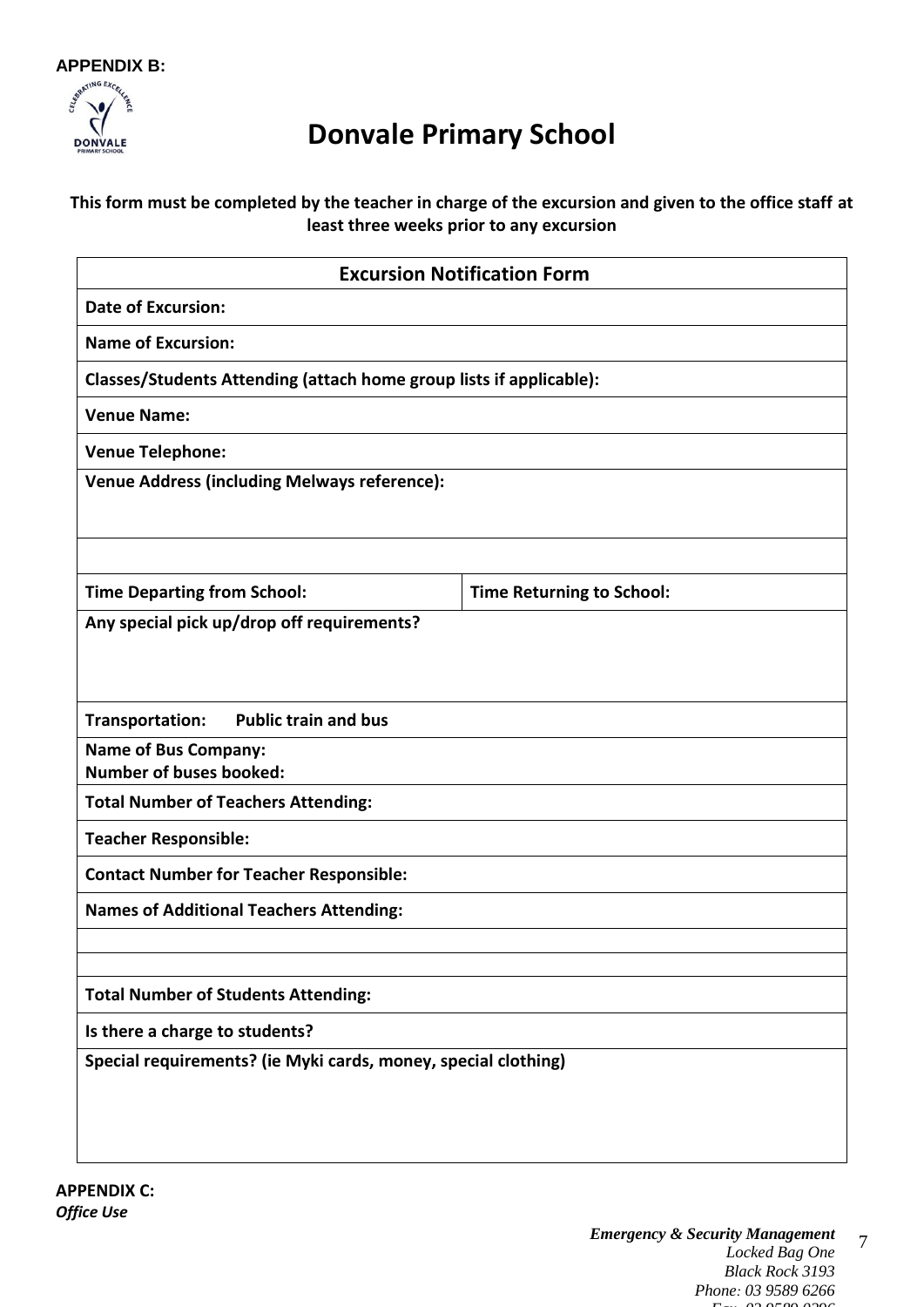

#### **NOTIFICATION OF SCHOOL ACTIVITY (Camps & Excursions)**

School councils are responsible for ensuring that the activities listed below are thoroughly planned, checked and documented in accordance with Department of Education & Training guidelines for the planning and conduct of camps, excursions and outdoor adventure activities.

The information on this proforma will be used to provide initial information to the emergency services during an emergency. If comprehensive information is required during an emergency, schools will be expected to provide it at any time of the day or week from the documentation prepared for the activity which is held by the school.

Fax the completed proforma to (03) 9589 0543 three weeks prior to commencing the following:

- overnight, weekend, interstate, overseas activities
- adventure activities
- non-adventure activities which, by their nature, location or timing, may be hazardous
- school closures, pupil free days, school council holidays, combined sports or cluster days Notes:
- 1. An additional sheet listing the actual dates and locations of activities should accompany this form when the same activity is to be repeated on different occasions
- 2. The coordinating school should complete the form for activities involving a group of schools
- 3. Day excursions should be reported if activities are to be conducted by:
	- country schools beyond the local town/city
	- rural schools beyond the local area
	- metropolitan schools beyond the greater metropolitan area

SCHOOL NAME AND NUMBER:

Number: School Name: (CAMP, BUSHWALKING, SCHOOL CLOSURE, EXCURSION, OVERSEAS TRIP, ETC.) (SEE NOTES) Commencing: Concluding:

NAME OF VENUE:

TYPE OF ACTIVITY:

DATE OF ACTIVITY:

PHYSICAL ADDRESS OF VENUE & POST CODE: Postcode:

EMERGENCY TELEPHONE NUMBERS: Mobile with group: Venue:

| IS EMERGENCY TRANSPORT AVAILABLE AT THE VENUE? Yes: No: |  | Map reference: |
|---------------------------------------------------------|--|----------------|
|---------------------------------------------------------|--|----------------|

TOTAL NUMBERS: Students: Teachers:

NAME OF PERSON IN CHARGE:

SIGNATURE OF PRINCIPAL:

ENTER ONLINE (SAL Activities Notification Form)

Visit the Emergency and Security Management Website at http://www.sofweb.vic.edu.au/emerg/index.htm for information to assist schools to plan for and manage emergencies and security related incidents.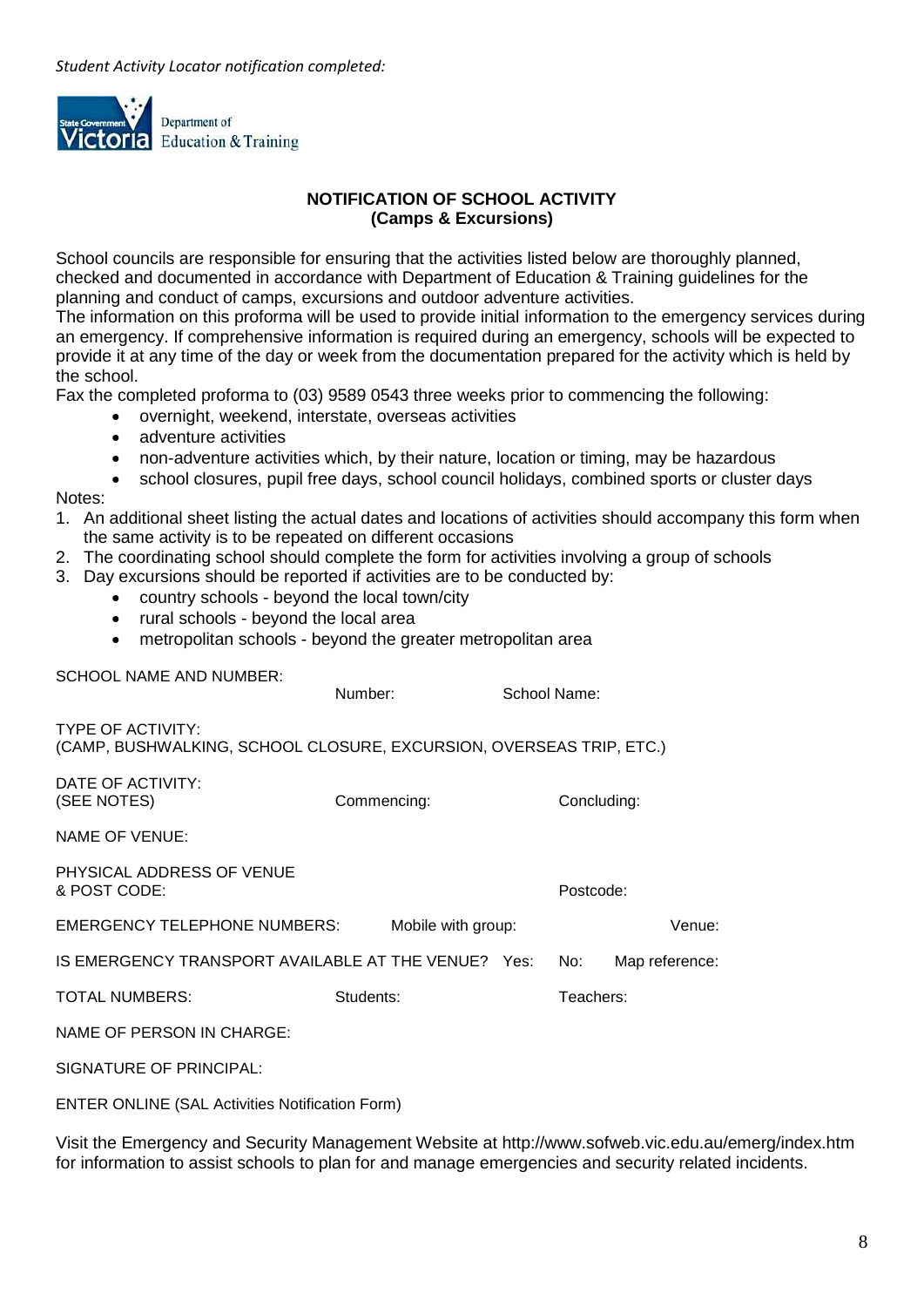# **APPENDIX D: CAMPS Risk Management Assessment Form**

# **Section 1 –Environment Emergency Management Assessment**

# **Venue Assessed** \_\_\_\_\_\_\_\_\_\_\_\_\_\_\_\_\_\_\_\_\_\_\_\_ for **month** of \_\_\_\_\_\_\_\_\_\_\_\_\_\_\_\_\_\_\_\_\_\_

Assess each of the following hazards and any others you think relevant and complete charts below:

| <b>Bushfires</b>             | • Missing Student                       | Intruders                   |
|------------------------------|-----------------------------------------|-----------------------------|
| • Severe storms and flooding | <b>Medical Emergencies</b><br>$\bullet$ | • Internal fires and smoke  |
| $\bullet$ Earthquake         | Incidents                               | • Snakes and other wildlife |
| <b>School Bus</b>            | • Aggressive student behaviour          | • Other relevant to camp    |
| Accident/Vehicle Incident    |                                         | area                        |

| Likelihood | High            |     |                 |      |                  |
|------------|-----------------|-----|-----------------|------|------------------|
|            | <b>Moderate</b> |     |                 |      |                  |
|            | Low             |     |                 |      |                  |
|            |                 | Low | <b>Moderate</b> | High | <b>Very High</b> |
|            | <b>Impact</b>   |     |                 |      |                  |

| Environmental<br><b>Emergency</b>                                                                                     | <b>Event</b> | <b>Risk Management Strategies</b> |
|-----------------------------------------------------------------------------------------------------------------------|--------------|-----------------------------------|
| <b>Very high or</b><br>high likely-<br>hood / very<br>highor high<br>impact                                           |              |                                   |
| Very high,<br><b>High and</b><br>moderate<br>likelihood<br><b>Nery high,</b><br>high or<br>moderate<br><b>impact</b>  |              |                                   |
| Very high,<br>High,<br><b>Moderate or</b><br><b>Low likelihood</b><br>/ High and<br><b>Very High</b><br><b>Impact</b> |              |                                   |

**APPENDIX E:**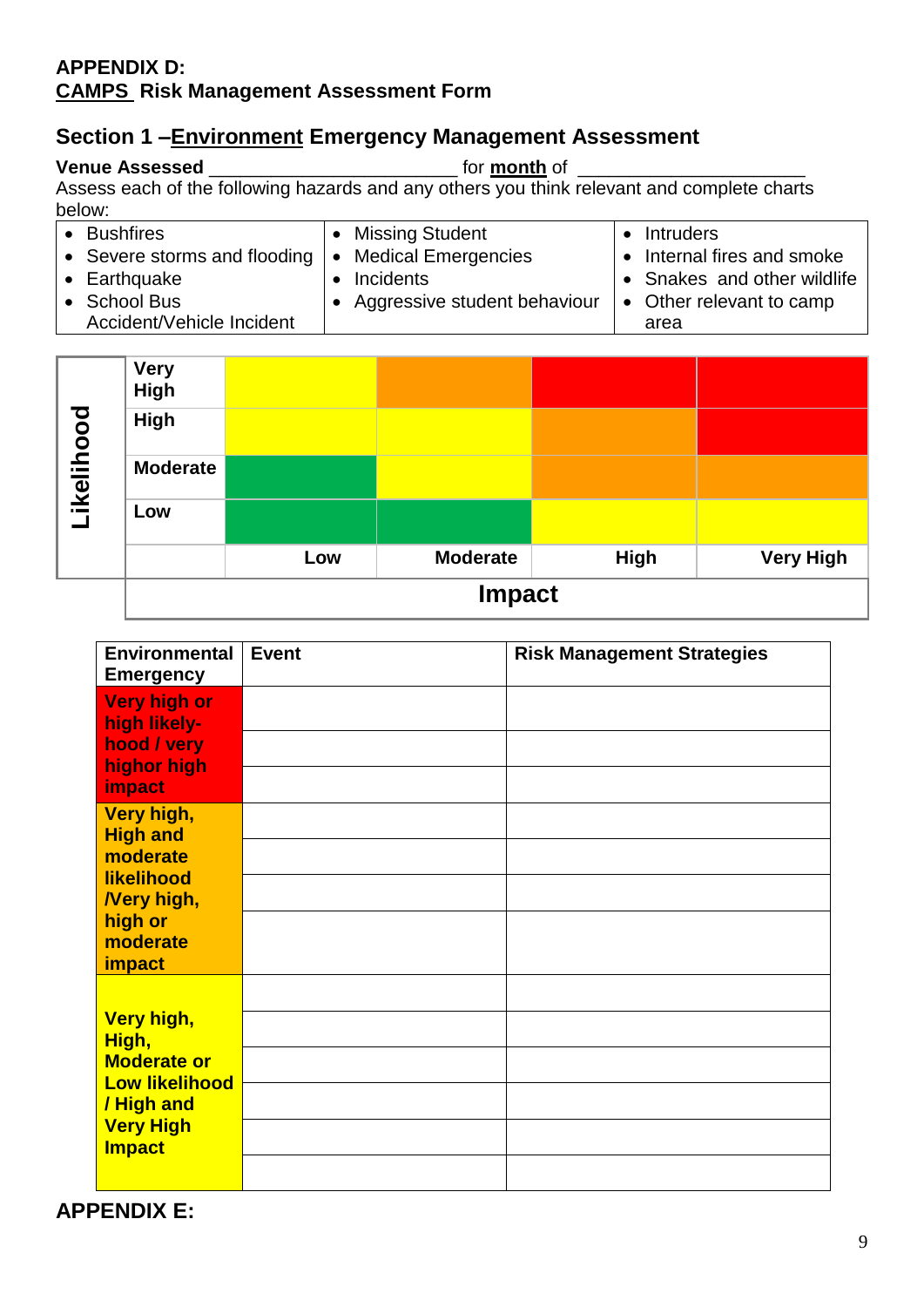# **General Excursion Risk Assessment**

This form is to be completed as part of the planning process for all excursions.

| Class Group: | Date: | Supervising Teacher: |  |
|--------------|-------|----------------------|--|
|              |       |                      |  |

|                                                                                                              | <b>Dangers</b>                                                | <b>Risk Management Strategies</b> |
|--------------------------------------------------------------------------------------------------------------|---------------------------------------------------------------|-----------------------------------|
|                                                                                                              | Factors which could lead to each<br>inherent risk eventuating | Strategies to reduce risks        |
| People                                                                                                       |                                                               |                                   |
| Attributes people<br>bring to an activity<br>e.g. skills, physical<br>fitness, health, age,<br>fears, number |                                                               |                                   |
| <b>Equipment</b>                                                                                             |                                                               |                                   |
| Resources that<br>impact on the activity<br>e.g. clothing,<br>footwear, teaching<br>equipment                |                                                               |                                   |
| <b>Environment</b>                                                                                           |                                                               |                                   |
| Factors that impact<br>on the activity e.g.<br>Weather, terrain,<br>water                                    |                                                               |                                   |

**Critical incident management** (emergency procedures) – contact the school for assistance.

**If a student is lost – ensure all other students and staff are safe.** Follow School Plan *What to do if a student is lost on an Excursion or Camp*. Every teacher should have a copy of this in the excursion DISPlan.

**If someone is injured – ensure all other students and staff are safe.** Administer first aid or call for an ambulance if more assistance in needed. Contact the school. Complete forms upon return to school.